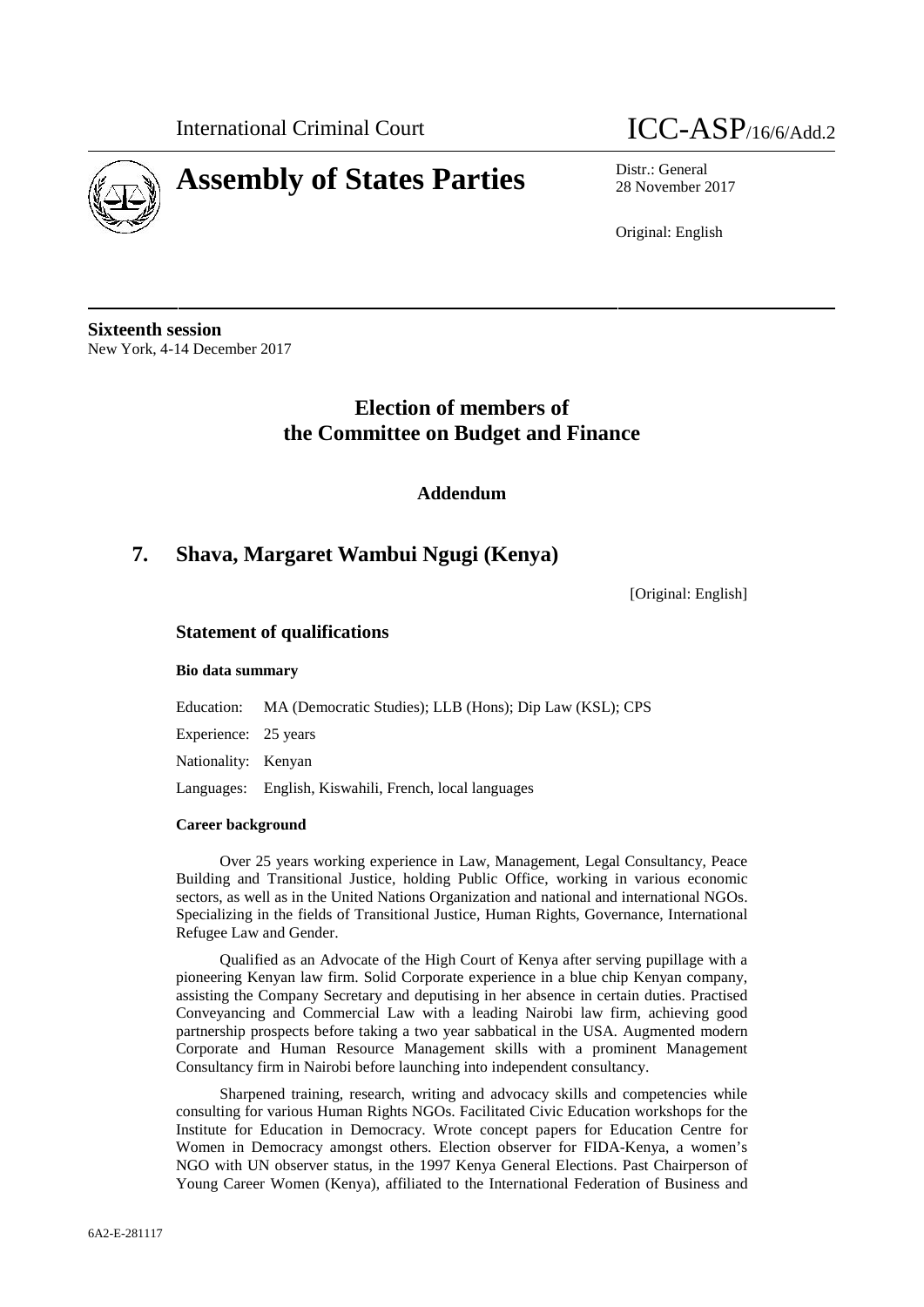Professional Women; spearheaded strategic planning for self sustainability of the organization's programmes and expanded existing programme for the education of deserving girls from poor families. Participant in local and international conferences and workshops. Keynote speaker at Catholic University of East Africa for International Women's Day in 2001. Alumnus of African Women's Leadership Institute, honing skills and knowledge in such areas as feminism, personal empowerment, strategic planning and project management. Chairperson of Women in Law and Development in Africa (Kenya) chapter of this pan-African women's organization. In this capacity, provided organizational leadership for critical support to the development, and successful lobbying process for the Sexual Offences Act, a ground breaking piece of legislative reform in Kenya. Member of the Attorney-General's Task Force on the implementation of the Sexual Offences Act.

As a Joint Secretary appointed by the High Court of Kenya, successfully discharged duty to bring about and oversee elections of the National Council of Women of Kenya, the umbrella organization for women's NGOs in Kenya, by using mediating skills to break deadlock then subsisting between differing factions.

Broad experience with United Nations High Commissioner for Refugees (UNHCR) both in Kenya and abroad. Has worked for UNHCR in the capacities of Legal Screener for Refugee Status Determination, Senior Protection Assistant, and as a trainer and facilitator for workshops on Sexual and Gender-based Violence and International Refugee Law. Completed two tours with UNHCR in Sudan as an international consultant for UNHCR; selected by UNHCR HQ in Geneva as Team Leader in Gedaref for the Refugee Status Determination exercise for Ethiopian and later for Eritrean refugees, pursuant to the application of the "ceased circumstances" cessation clause.

Achieved leading score for MA Dissertation on Ethnicity and Democracy in Kenya.

Joined International Alert, a medium sized peace-building NGO based in London, United Kingdom, but working worldwide. In charge of the regional programme in the Great Lakes Region of Africa. Facilitated the transition of the AMANI Forum – the Great Lakes Parliamentary Forum on Peace – from a programme of Alert into a fully fledged regional organization covering Rwanda, Burundi, Kenya, Uganda, Tanzania, Zambia and the DRC. Set up and co-ordinated the Regional Analysts Network – RAN. Launched RAN's inaugural research work, carried out in Rwanda, Burundi and Eastern DRC, on the impact upon conflict of Myths, Rumours, Stereotypes and Prejudice. Took the organizational lead on developing a strategy for Alert programming in Kenya. Budget holder of over £Stg 250,000 per annum.

Successfully applied for the publicly advertised position of Commissioner with the Truth, Justice and Reconciliation Commission established in Kenya pursuant to Agenda Four of the peace accord signed in February 2008 subsequent to Kenya's period of post election violence. After passing both the interview and a rigorous vetting process, was sworn in by the Honourable the Chief Justice of the Republic of Kenya on 3 August 2009.

After successfully concluding and winding up operations at the Truth Justice and Reconciliation Commission in August 2013, engaged in Legal consultancies, most recently on Women's participation and leadership in the Colombian peace process.

In January 2015, opened a Law practice with a selective yet broad based clientele nationally and internationally.

#### **Education**

- The University of Leeds, UK, M.A. Democratic Studies, fully sponsored by a Ford Foundation fellowship.
- The University of Buckingham, UK, Bachelor of Laws, Honours Degree assisted by a Chevening Scholarship from the British Council.
- Advocate of the High Court of Kenya.
- Certified Public Secretary, Kenya.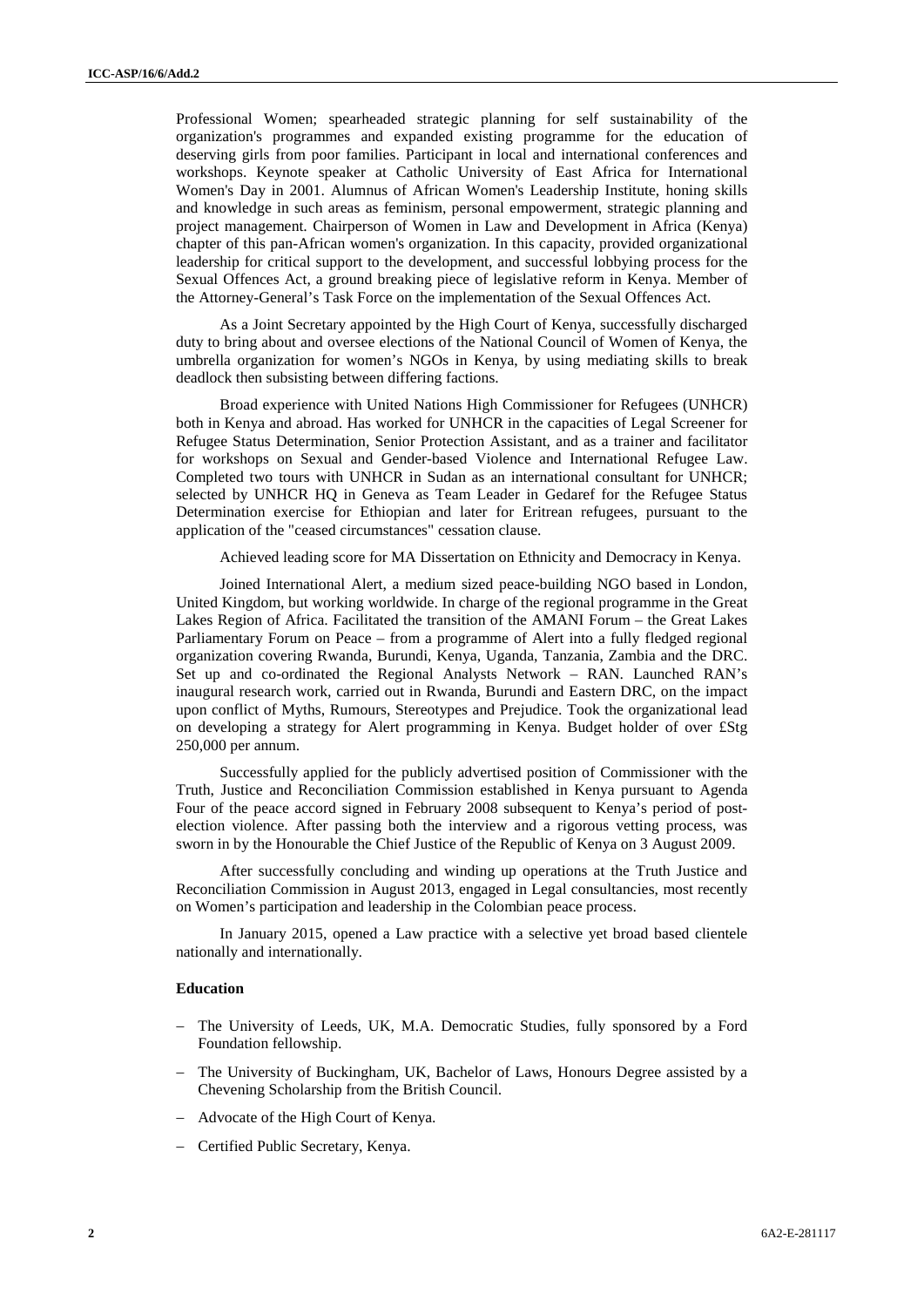- Certificate in Oil & Gas from the Strathmore University Extractives Industry Centre, Strathmore Law School.
- Certificate in Competition Law from the Kenya School of Law.

#### **Experience**

- January 2015 present: Law Firm Proprietor: Focussing on Commercial and Conveyancing Law, with expertise in the Mining, Extractives, Oil and Gas sector; Competition Law; and Estate planning; Legal advisor in equine, aeronautical and environmental matters.
- September 2013 present: Independent Consultant: Member of the Group of Experts engaged in February 2017 by UN Women, Colombia, to advise on the implementation of the Integrated Transitional Justice System, with a focus on Women and minorities. Participated in high level meetings and produced recommendations impacting upon the process.

Appointed by the Secretary-General of the Commonwealth to the Eminent Persons Observer Group for the 2015 Elections in the United Republic of Tanzania.

Various speaking and research engagements, with lecturing assignments in process.

Facilitation of workshops, including for the Geneva-based Nansen Initiative on climate change and movement of persons.

July 2009 –August 2013: Truth, Justice and Reconciliation Commission of Kenya – Commissioner: After Kenya's General Elections were held in December 2007, widespread violence broke out as the results of the Presidential election were contested. Subsequent events led Kenya to the most serious political challenge in its post-Independence history whereby the stability of the State and the viability of the Nation lay under threat. After a process of national dialogue, one of the institutions established to address the long term issues leading to the crisis was the Truth Justice and Reconciliation Commission.

> After a competitive national process, six Kenyan Commissioners were appointed by H.E. the President of the Republic of Kenya on 22 July 2009 to lead the institution, together with the three international Commissioners appointed through the African Union's Panel of Eminent Persons. Commissioners enjoy a status of the level of High Court judges.

> At the height of its operations, The Commission had a staff of approximately 150 persons and was allocated a budget of over 1 billion Kenya Shillings (approximately 12.5 million US Dollars)

> Based in Nairobi but travelling frequently throughout the country, providing strategic leadership to the process. Duties included designing the process, recruitment of key staff, liaising with key government bodies and officials as well as international organizations, fundraising and conducting public hearings, leading to the production of the Final Report. This was presented to H.E. the President of the Republic of Kenya on 22 May 2013 and thereafter widely disseminated through the Internet, inserts in public newspapers, and discussion fora, with printed copies being delivered to the Executive, the Legislature and the Judiciary.

> Member of the Committees on Finance and Administration; and Communications. Commissioner leading committees on Report Writing; and Research.

> Key achievements included critical input and participation leading to the stabilization of the Commission after a controversial start; providing leadership during public Hearings, including those focussing on Women and on Children, and those focussing on Refugees; representing the Commission through speaking in public fora with local and international audiences; key participant on interventions with Parliament, Ministry of Justice, and Ministry of Finance; the finalization and production of the Report; and its dissemination. Principal organizer and key participant in hearings for Kenyan refugees in Kiriyandongo settlement, Uganda.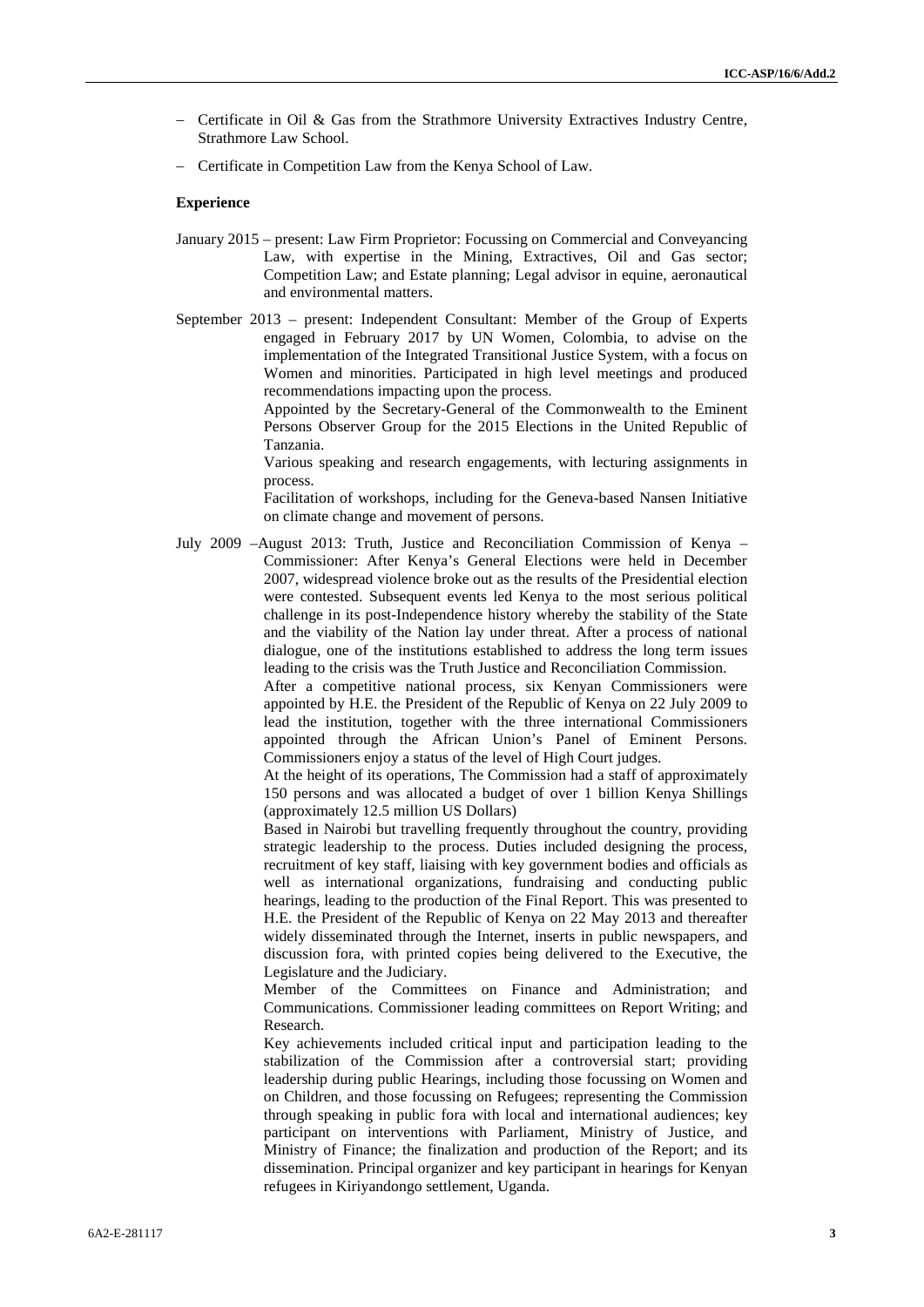June 2003 – July 2009: International Alert - Senior Programme Officer – Great Lakes: Founded 21 years ago by Martin Ennals, previously the Secretary General of Amnesty International, Alert is the pioneering INGO in this field. Currently based in Nairobi, Kenya, running programmes with a regional perspective throughout the countries of the Great Lakes Region of Africa. Providing an overview linking Alert's country programmes in the region with regional initiatives and perspectives. Partnering with high level policy makers such as parliamentarians and religious leaders, with independent researchers and analysts, and with women's research and advocacy organizations to influence peace throughout the region. Some key achievements include directing the transition of the Great Lakes Parliamentary Forum on Peace – the AMANI Forum – from a programme of Alert to a successful independent organization. Actualizing the birth of the Regional Analysts Network – RAN – and coordinating its inaugural research project on the impact on conflict of rumours, myths, prejudice and stereotypes. Coordinating an important research project in partnership with the East African sub-regional Support Initiative for the Advancement of Women – EASSI - on women's participation in political transitions.

> Founder core member of the Great Lakes Ecumenical Forum – GLEF – which brings together inter religious leaders to seek solutions to violent conflicts in the region at both community level and the highest political levels. Key participant in fundraising, including proposal writing and donor liaison, both within and outside the region. Lobbied for and attained observer status in the International Conference in the Great Lakes Region. Successful relationship building with various political and religious leaders to facilitate organizational objectives.

> Speaker at various regional meetings held by organizations including the Parliamentary Forum on Small Arms and Urgent Action Fund Africa.

- September 2002 May 2003: UNHCR Headquarters, Geneva (Consultant): Team Leader, Refugee Status Determination (RSD) exercise for Eritrean refugees in Gedaref, NE Sudan, pursuant to the application of the ceased circumstances cessation clause. Co-ordinating and supervising teams in Wad Medani and Gedaref states comprising up to 60 UNHCR lawyers and their government counterparts, each assisted by Interpreters, Registrars and Drivers also under my direct supervision. Creating work plans to achieve the objective within the stipulated time frame, providing guidance on legal issues, liaising with government officials and the RSD co-ordinator in Khartoum, as well as with UNHCR Headquarters in Geneva; constant travel covering an area of approximately 40,000 km, to supervise teams in outlying refugee camps. Led the first team to successfully complete the exercise.
- 1998, 1999, 2000, 2001: Various legal consultancies, including facilitating Sexual and Gender-based Violence training workshops in UNHCR Kakuma and Dadaab refugee camps; conducting RSD and Resettlement work for UNHCR; rapporteuring and organizing workshops for UNHCR; and facilitiating workshops and conducting research for various NGOs such as FIDA-Kenya.
- September 2001 August 2002: Study sabbatical in the United Kingdom not in formal employment.
- October 2000 February 2001: UNHCR Consultant Legal Screener/ Protection Officer, Sudan: Pursuant to the application of the "ceased circumstances" cessation clause to all pre-1991 Ethiopian refugees, deployed to conduct RSD exercise in Sudan. Appointed team leader, Wad Medani and subsequently, team leader, Gedaref. After successful conclusion of this exercise, deployed to conduct RSD of Eritrean military combatants in Shagarab camp. Upon the opening of UNHCR Sub-Office Kassala after military skirmishes, prepared for RSD of pre 1991 Ethiopian refugees in Kassala area. In the New Year, briefed to take up the responsibilities of the Protection Officer, UNHCR Sub- Office Es Showak, in his absence on leave. Conducted RSD exercise in New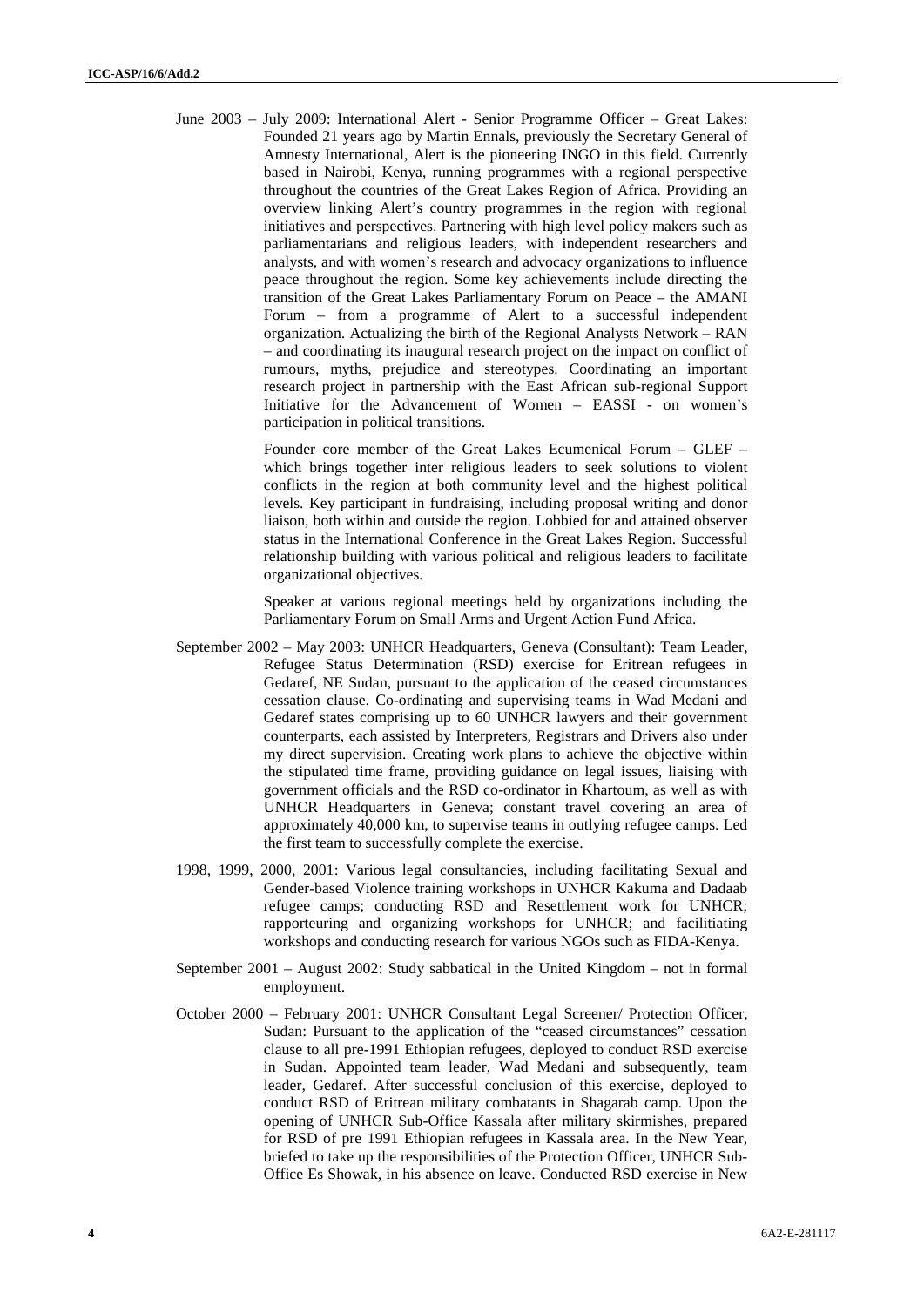Halfa and in Kassala. Assisted in concluding RSD exercise in Khartoum. Conducted training session for RSD team in Khartoum on Resettlement. Led one team in identifying and processing Resettlement cases.

- Jun 1999 Oct 2000: UNHCR, Branch Office Nairobi, and UNHCR Regional Service Centre, Nairobi: Senior Protection Assistant: Performed a wide variety of Legal tasks falling under the Department of International Protection of the UNHCR. Reporting to the Assistant Representative (Protection), carried out all aspects of the International Protection of refugee rights. Direct interviews of refugees, report writing and status determination. Interventions with government Executive and Judicial authorities. Liaising with UNHCR offices world-wide, with governments and diplomatic missions. Facilitating Durable Solutions for refugees, such as Local Integration, Resettlement and Voluntary Repatriation.
- Jun 1998 Dec 1998: UNHCR Branch Office Nairobi (Consultant Legal Screener, Deputy Co-ordinator: Determining the status of asylum seekers according to international refugee law. Deputising in her absence for the Project Co ordinator in Legal and Administrative matters.
- Sept 1997 Apr 1998: TACK International Management Consultants: Consultant: Participated in Management Training assignments, set up the Executive Selection Unit.
- Feb 1995 August 1997: Resident in the United States; not in formal employment.
- Feb 1994 –Feb 1995: Archer & Wilcock, Advocates: Advocate: Deputised for Legal Consultant in Conveyancing of large urban housing estate. Worked closely with Senior Partner in Commercial and Probate matters.
- Jul 1991 –Aug 1993: Credit Reference of Kenya Limited: Chief Legal Officer: Key member of the team responsible for creating the first credit rating agency in Kenya. Headed the legal department, recruiting and supervising staff, administering a business unit.
- Jan 1990 Jun 1991: Kenya Breweries Limited: Assistant to Company Secretary: Assisted the Group Company Secretary in Legal, Administrative, Human Resources and Company Secretarial duties.
- Apr 1988 Dec1989: Waruhiu & Muite, Advocates: Pupil: Learning legal practice in fulfilment of requirements under the Advocates Act.

#### **Affiliations**

- Law Society of Kenya: Member.
- Institute of Certified Public Secretaries of Kenya: Member.
- ICGLR Levy Mwanawasa Regional Centre for Democracy and Good Governance: Fellow.
- Kenya Women in Mining Caucus: Member.
- WiLDAF Kenya: (Women in Law and Development in Africa -a Pan African Women's organization).
- Past Chairperson: FIDA, Kenya: Federation of Women Lawyers, Kenya: Member.
- African Women's Leadership Institute: Alumnus.
- British Council: Member.
- Chevening Scholar: Ford Foundation: Past Fellow.
- Young Career Women: Affiliate Member of International Federation of Business and Professional Women: Past Chairperson.

#### **References**

- Hon. Justice Njoki S Ndungu; Judge; Supreme Court of Kenya; Nairobi, Kenya.
- SC Paul K Muite; Senior Counsel, Advocate; Nairobi, Kenya.